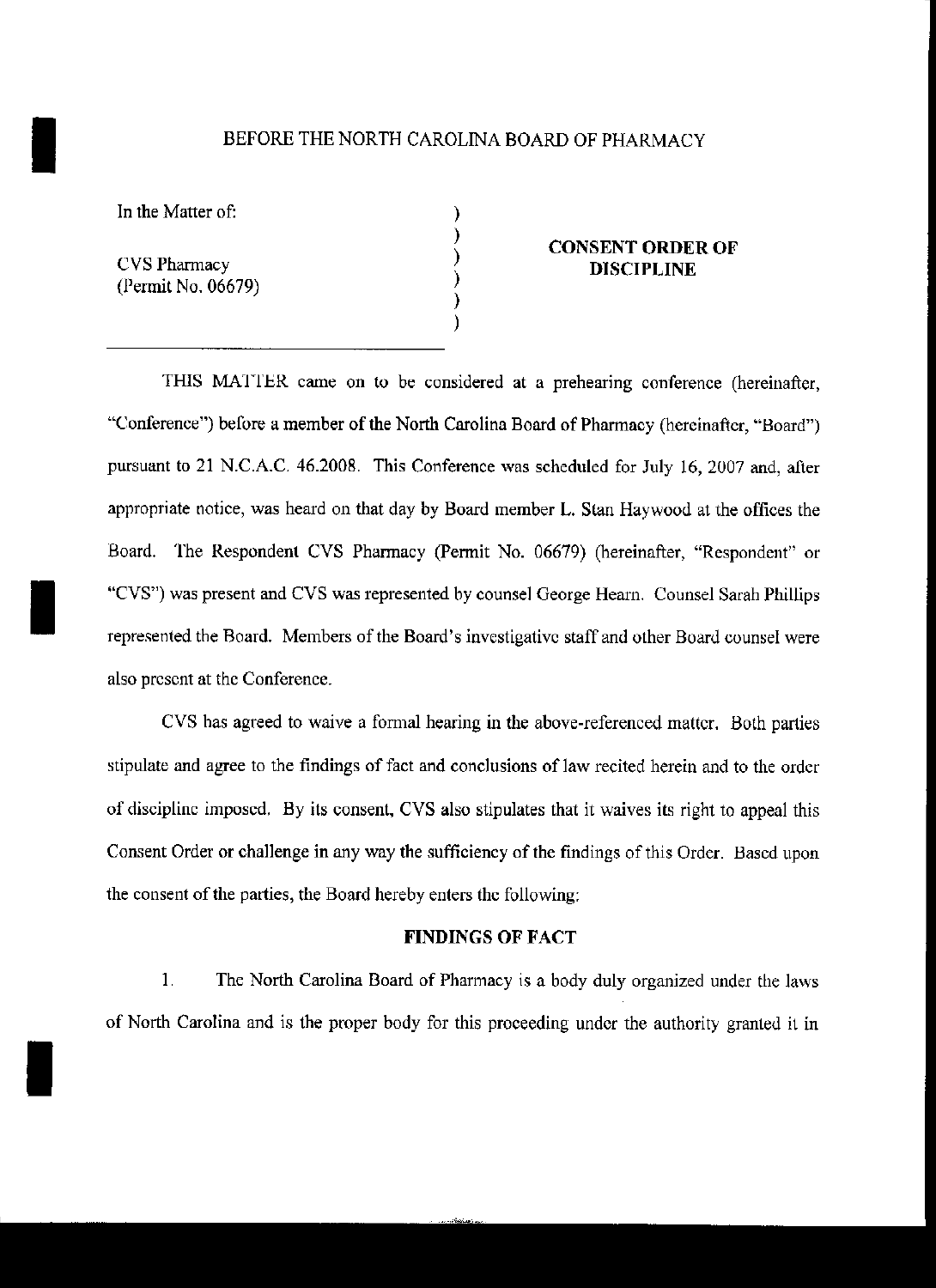Chapter 90 of the General Statutes of North Carolina, and the rules and regulations promulgated thereunder.

**I** 

I

I

2. Respondent CVS Pharmacy is, and was at all relevant times referred to herein, the holder of Pharmacy Permit No. 06679, which Pharmacy is located at 1119 Eastchester Drive, lligh Point, North Carolina (the "Pharmacy"). The Pharmacy and its employees were subject to the rules and regulations of the North Carolina Board of Pharmacy and the laws of the State of North Carolina.

3. Between approximately January 2006 and November 2006, CVS allowed an unregistered technician to work and fulfill the duties of a pharmacy technician.

4. Between approximately May 2005 and November 2006, approximately 50,000 dosage units of Schedule **III** and Schedule IV medications were diverted from the Phannacy by one or more employees, including the unregistered technician.

5. Respondent's employees testified that upon being notified by the Board's Director of Investigation of a suspected diversion from the Phannacy, it took immediate steps to identify the employee diverting medications, including, but not limited to, installing and monitoring hidden surveillance cameras, conducting daily counts of certain medications, and conducting an audit of controlled substances.

6. The Board member found that, after the fact, Respondent took all appropriate steps in response to the suspected diversion.

### CONCLUSIONS OF LAW

1. All parties are properly before the Board, and the Board has jurisdiction over Respondent and the subject matter of this proceeding.

2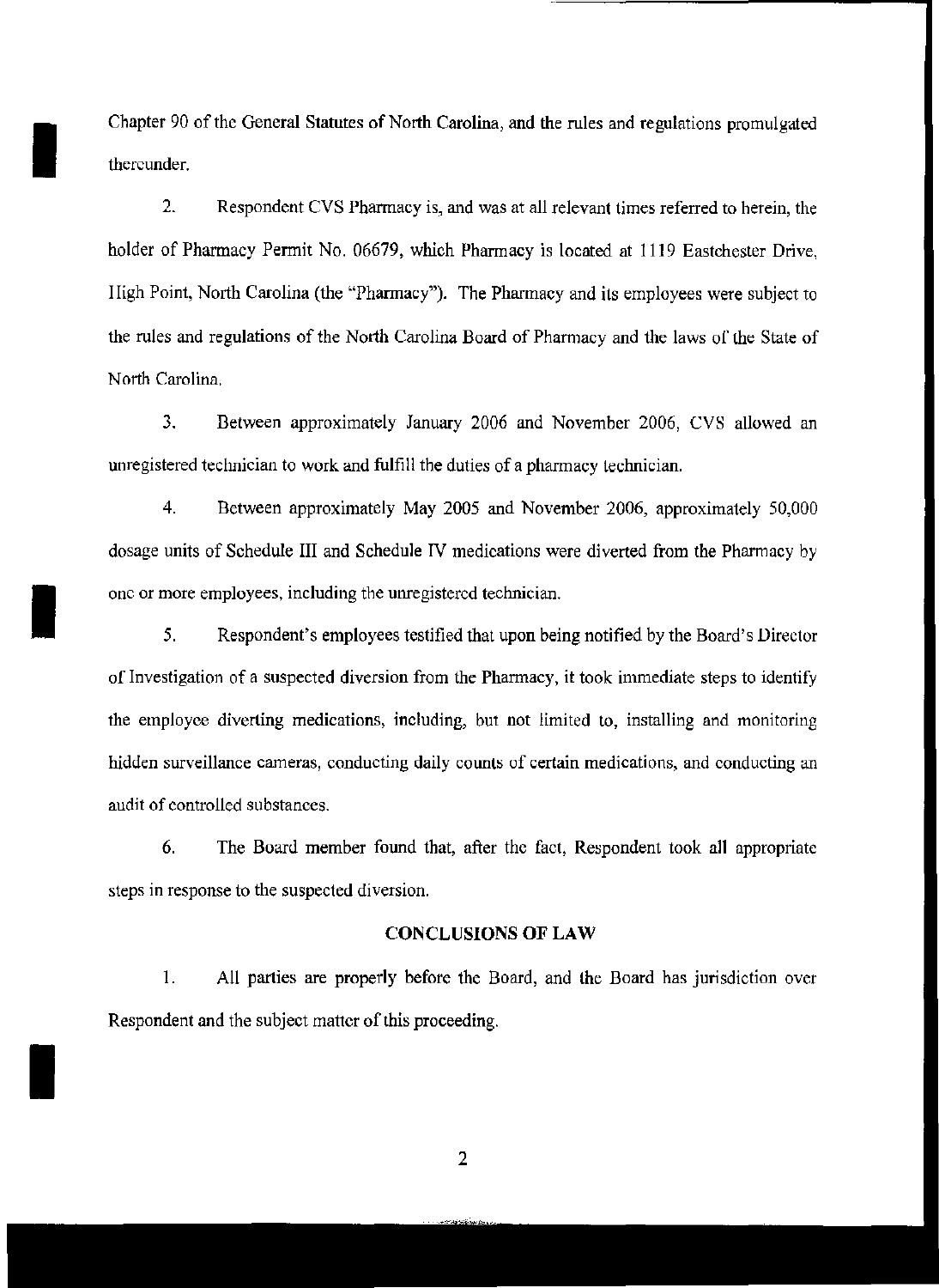2. Respondent's conduct, as set out in the findings of fact above, constitutes grounds<br>for discipline pursuant to N.C. Gen. Stat. § 90-85.38 because Respondent's acts were in violation for discipline pursuant to N.C. Gen. Stat. § 90-85.38 because Respondent's acts were in violation of N.C. Gen. Stat. § 90-85.15A.

# CONCLUSIONS REGARDING DISCIPLINE

Based upon the foregoing Findings of Fact and Conclusions of Law, and with the consent of Respondent, the Board enters the following:

# CONSENT ORDER OF DISCIPLINE

Respondent CVS, Pennit No. 06679, is hereby fonnally reprimanded by the Board for allowing an unregistered technician to work and fulfill the duties of a pharmacy technician in violation of N.C. Gen. Stat. § 90-85.15A.

This the  $\frac{\int (e^{\hbar} \cdot \cdot) \, dx}{\int (e^{\hbar} \cdot \cdot) dx}$  day of <u>October</u>, 2007.

I

I

## NORTH CAROLINA BOARD OF PHARMACY

By: Jack Director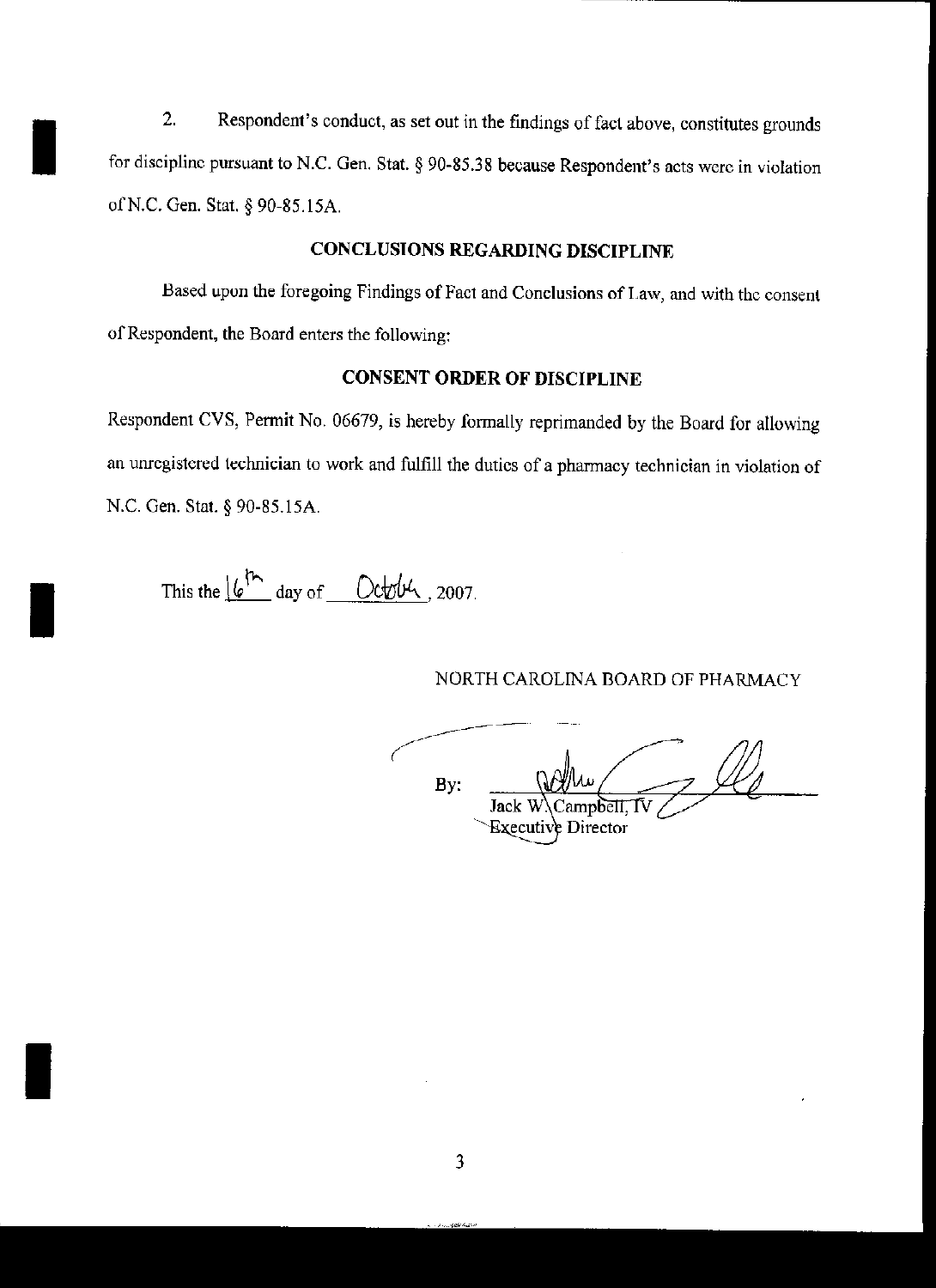CVS Pharmacy, the holder of permit number 06679, has full knowledge that it has the right to a fonnal hearing, at which it would have the right to be represented at its expense by counsel, in this matter. The undersigned freely, knowingly and voluntarily waives such right by entering into this Consent Order.

The undersigned understands and agrees that by entering into this Consent Order, it certifies that it has read the foregoing Consent Order and that it voluntarily consents to the tenns and conditions set forth therein and relinquishes any right to judicial review of Board actions which may be taken concerning this matter.

The undersigned further understands that should it violate the terms and conditions ofthis Consent Order, the Board may take additional disciplinary action.

The undersigned understands and agrees that this Consent Order will not become effective unless and until approved by the Board.

The undersigned understands that it has the right to have counsel of its choice review and advise it with respect to its rights and this Consent Order, and represents that it enters this Consent Order after consultation with its counsel or after knowingly and voluntarily choosing not to consult with counsel.

ACCEPTED AND CONSENTED TO BY,

CVS PHARMACY (Permit No. 06679)

Practe Corrected Tham. D.<br>By Bracke Wall-Curran Mannp<br>Title: Charmacy Manager

NORTH CAROLINA

I

I

I

<u>Guilford</u> COUNTY

I, the undersigned Notary Public of the County and State aforesaid, do hereby certify that the following person(s) personally appeared  $\phi$  portioned methis day, and each acknowledged the duc execution of the foregoing document: Consent order of Discipline



<u>Arrie Retodye</u> Vlime K. Hookje

My commission expires:  $\frac{1}{2}$   $\frac{1}{2}$   $\frac{1}{10}$ 

4